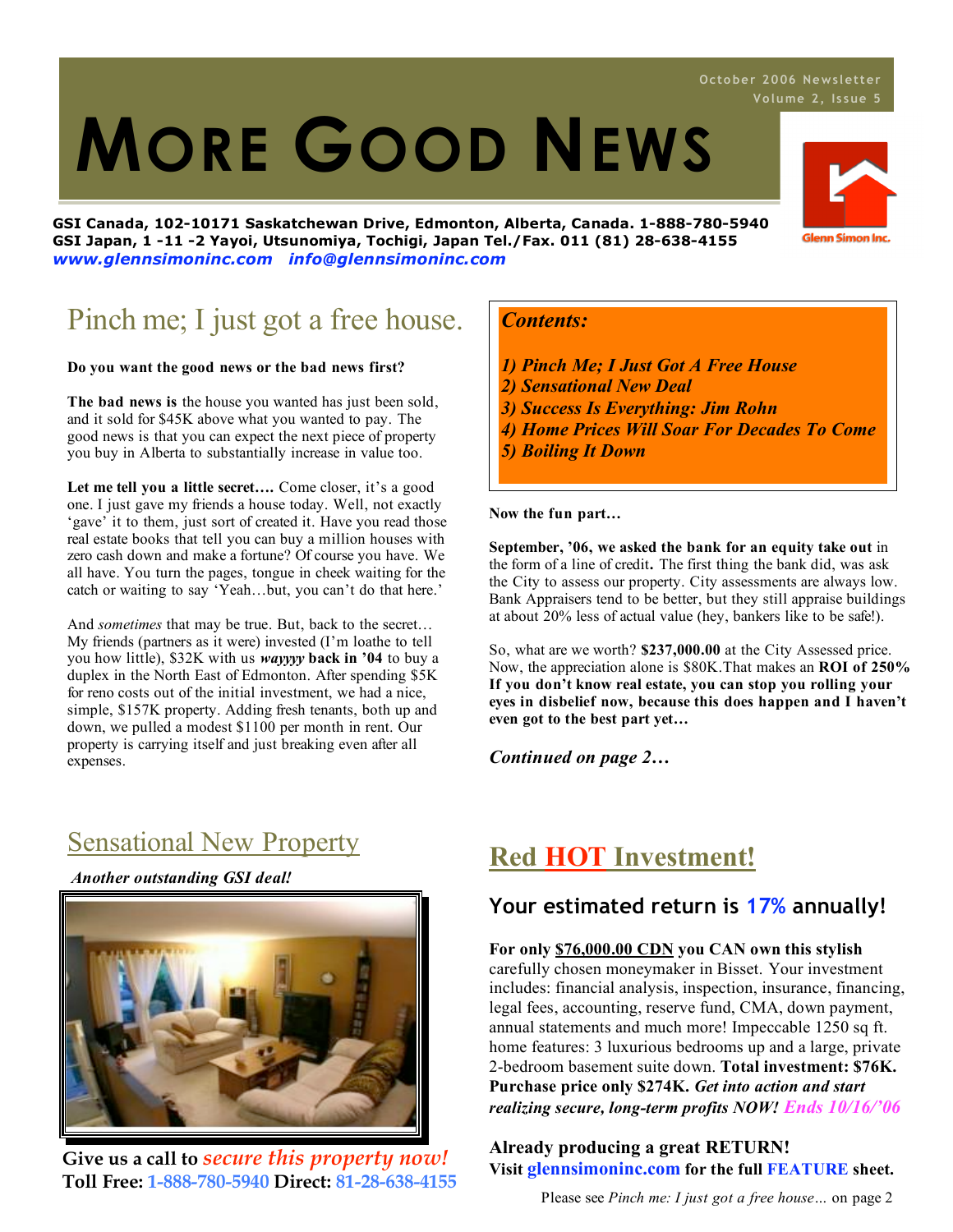### **Pinch me; I just got a free house.**

#### *Article by Glenn Simon Inc.*

**So, we have a self-sufficient rental duplex worth \$237K.** Our friendly banker, who is just such a peach, will happily lend us the *\$65K needed to buy another property.*

Are you going to ask me what I bought? Well, I put that \$65K into a great, town house that is worth about \$235K (and there is even \$25K of equity in this property from the long close). Does the whole deal balance? No, it doesn't. (Ah Ha! You got me!) In fact, it negatively cash flows about \$150 per month, until we increase the rent to market value next year. What about the line of credit you ask? Well, we have to pay that too (interest only payments), but we factored in a little extra cash from the original property as rents have increased, to ease the equity loan repayments. **What did it cost them to get this new property? Zero. That's right.** Zero down and small payments every month. That looks like **\$32K bought \$472K of quality real estate or gave them a 'free' house. Not to mention the \$25K instant profit.**



*Tangible Assets: Better than money in the bank.*

#### *Can we do it all the time? No, way! But when we can, we will and that rocks!*

## **Success Is Everything**

#### *By Jim Rohn*

*(Excerpted From the 2001 Jim Rohn Millennium Weekend Event - Jim Rohn/Zig Ziglar VIP Lunch)*

**Someone** once said to me that success isn't everything **Example 2011** It is like Zig said, "improvin **and I think I know what they really meant.** I believe they really meant that money wasn't everything and I certainly agree with that. But I do believe that success IS everything.

seasons and learn how to use them with the seed, the soil **First you need to succeed to survive.** We must take the and the rain of opportunity to learn how to sustain our family and ourselves. But then second is to then succeed to flourish in every part of your life.

**Good question to ask mature people "If you could do better should you?"** And I thing almost everybody would answer the question in the positive.

**If you could improve your health shouldn't you do that? If you can learn more shouldn't you do that?**

destination that is set for everybody to try and go for. **If you could earn more and share more, shouldn't you do that?** If you can improve your relationships and spirituality shouldn't you do that? And I think that is what success is really all about. It is not just a

**It is like Zig said,** "improving in every area of your life to see if you can't with satisfaction at the end of the day, week, month and year and say 'I have made excellent progress this year, for myself, for my family, for my business, my career and my health'".

#### **I think that kind of success everybody recognizes is legitimate and something we should all strive for.**

Interesting phrase in the bible that says **strive for perfection not that we can ever reach it**. But it is in the striving, to be a little bit better today than yesterday, in our speech, our language, our health, everything we can possibility think of.

#### **So yes, in my opinion Success is Everything!**

*To Your Success, Jim Rohn*.

*"I would rather have a mind opened by* wonder than closed by belief" *-Gerry Spence*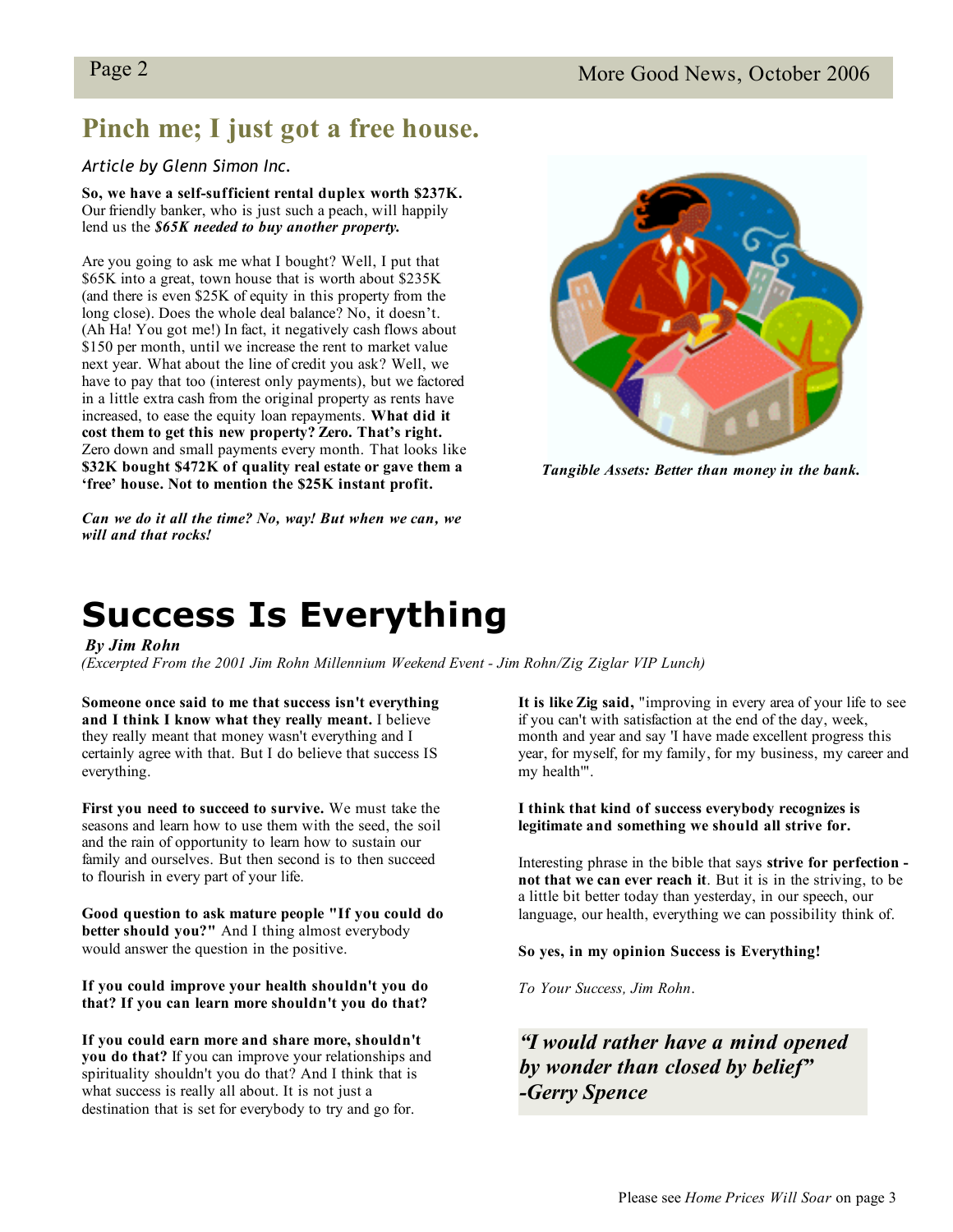### **Home Prices Will Soar for Decades to Come**

**Report: No signs of Alberta economy slowing down, says StatsCan**

*By: Ron Chalmers, The Edmonton Sun*

Published: Friday, September 15, 2006.

**EDMONTON - Alberta's population growth will continue to push home prices higher for the next several decades, says TD Bank economist Craig Alexander.**

"All of the stars are aligned for Calgary and Edmonton to experience aboveaverage price growth in the future," he writes in a TD Economics Special Report, released Thursday. He also warns that their recent pace of price increases cannot be sustained.

"Demography is the major driver of demand for housing over the long haul," he writes.

While population growth will slow in much of Canada over the next 25 years, he writes, it will surge in Ontario and British Columbia from international immigration, and in Alberta from inter-provincial immigration and natural increase.

**"Alberta's population has grown faster than any other province every year since 1996,"** Statistics Canada reported Thursday, citing "large inflows of migrants from other provinces and a rising number of births."

Across Canada, "fears that baby boomers will depress housing markets as they sell their properties and move into retirement homes are likely overblown," Alexander writes.

2001-2005 Average Annual Growth (per cent)\*



*Alberta: Highest population growth*

2005.Q3 (home ownership costs as a per cent of pre-tax household income)\*



Home ownership costs include mortgage payments, utilities, and property taxes. Source: Royal Bank of Canada *Housing Affordability: Alberta leads as Canada's most balanced province*

### *"Alberta is in the midst of the strongest period of economic growth ever recorded by any Canadian province ... and there is no sign of slowing down." -Statistics Canada*

"Individuals are living longer, healthier lives," he reasons.

"The aging population could actually lead to a modest rise in the national home ownership rate."

#### **Retiring baby boomers also may reduce the labour supply, causing wages to rise -- further stimulating housing demand.**

Over the past 25 years, home prices across Canada have increased by an average of 1.9 per cent annually, net of inflation.

But the gains have varied widely among municipalities, with Vancouver and Victoria leading at 2.9 per cent -- and Edmonton trailing at minus 0.1 per cent. "This is extremely unlikely to be repeated in the coming decades," Alexander writes.

He expects Canadian home prices to rise at an average of four per cent annually, including about two-per-cent inflation, for the next 25 years, with great variation among cities, and volatility from year to year.

Statistics Canada proclaims that **"Alberta is in the midst of the strongest period of economic growth ever recorded by any Canadian province ... and there is no sign of slowing down."**

Alberta leads the country in population growth, hourly earnings, consumer spending and personal savings rate.